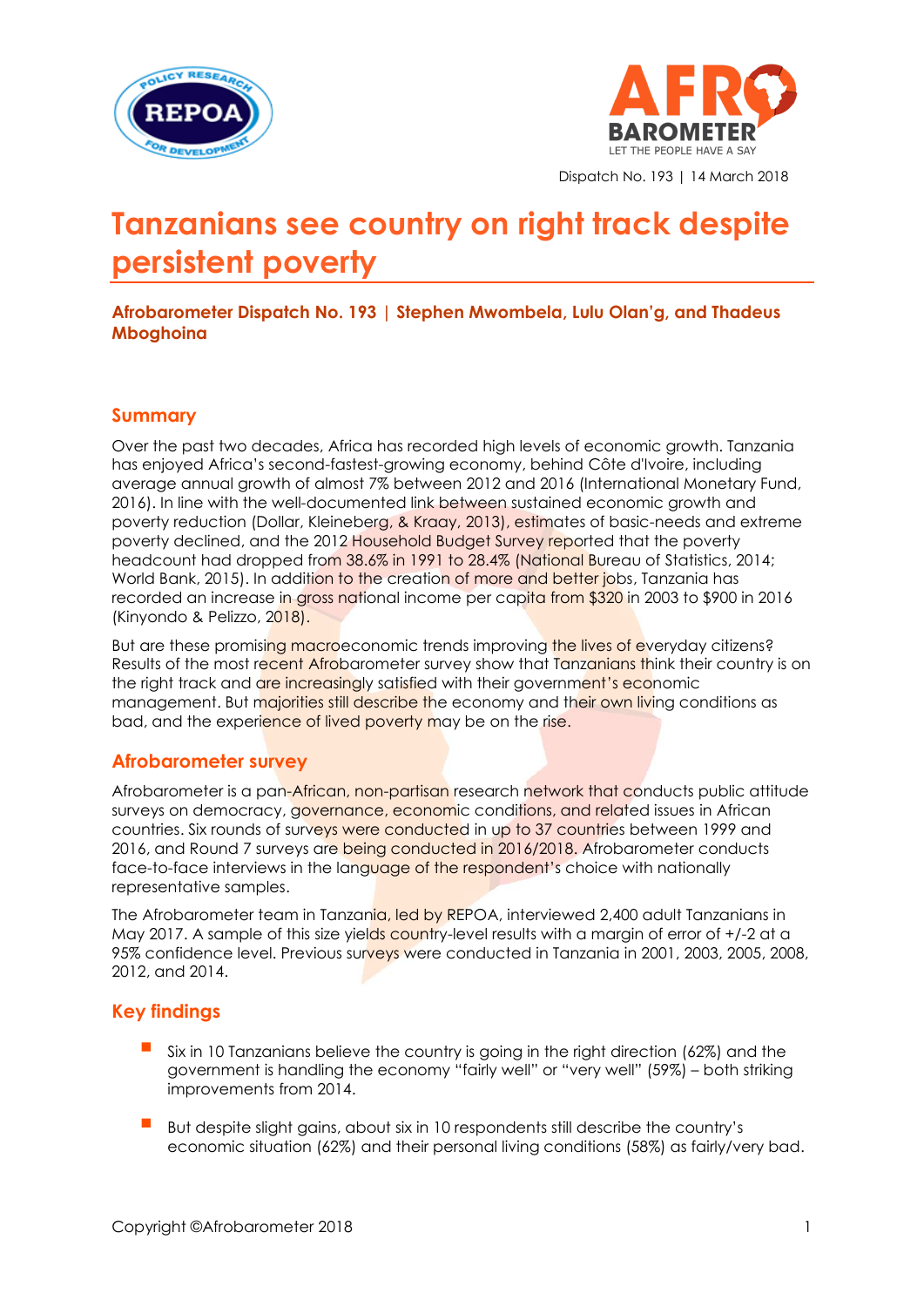

- <sup>A</sup> majority (57%) of Tanzanians say the country's economic situation is "worse" or "much worse" than a year ago. But the proportion of respondents who are optimistic that things will improve in a year's time has almost doubled since 2014, to 38%.
- Popular assessments of the government's performance have improved on a range of issues, including management of the economy. But only one-quarter (23%) of Tanzanians say the government is doing well on food security, down from 43% in 2014.
- Growing numbers of Tanzanians report going without basic necessities, including four in 10 who went without enough clean water (42%) and without medical care (40%) at least "several times" during the previous year. Three-fourths (76%) say they went without a cash income at least "several times."

## **Overall direction and economic conditions**

Six in 10 respondents (62%) believe the country is going in the right direction, while 35% say it is going in the wrong direction. This is a stark contrast to survey responses in 2014, when only 25% felt it was going in the right direction (Figure 1).



## **Figure 1: Overall direction of the country** | Tanzania | 2014-2017

*Respondents were asked: Some people might think the country is going in the wrong direction. Others may feel it is going in the right direction. So let me ask YOU about the overall direction of the country: Would you say that the country is going in the wrong direction or going in the right direction?*

Despite this turnaround in perceptions of the country's overall direction, Tanzanians remain largely negative about the country's economic situation and their personal living conditions.

Six in 10 respondents (62%) describe the country's economic situation as "fairly bad" or "very bad," only marginally better than in 2014 (66%) (Figure 2).

Almost as many say their personal living conditions are "fairly bad" or "very bad" (58%), again a slight improvement from 63% in 2014 (Figure 3).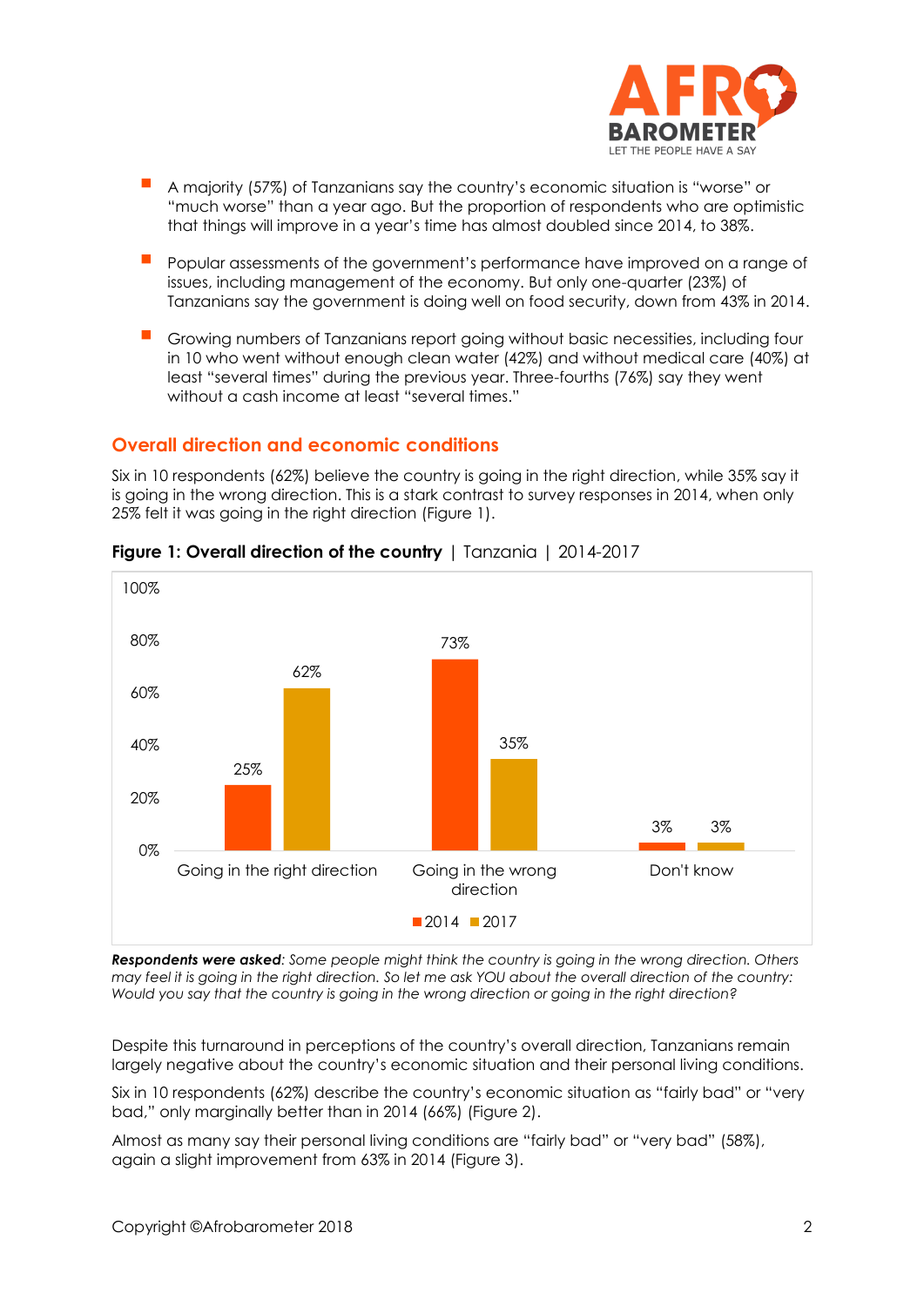



**Figure 2: Country's present economic condition** | Tanzania | 2014-2017

*Respondents were asked: In general, how would you describe the present economic condition of this country?*





*Respondents were asked: In general, how would you describe your own present living conditions?* 

Rural residents offer more negative assessments of economic conditions than their urban counterparts. Almost two-thirds of citizens in rural areas describe the country's economic situation (64%) and their personal living conditions (62%) as "fairly bad" or "very bad," compared to 56% and 51%, respectively of city dwellers (Figure 4).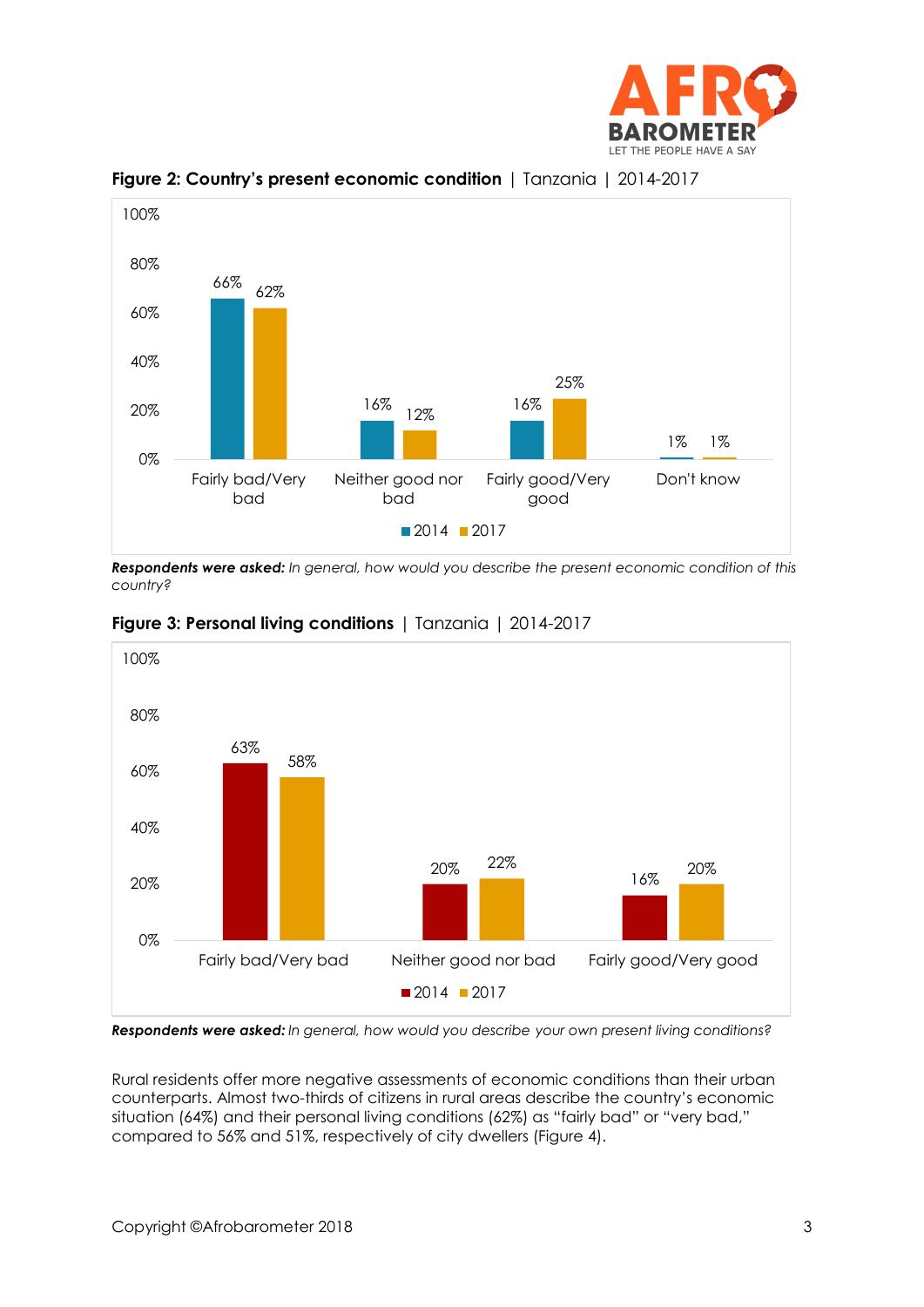





*Respondents were asked: In general, how would you describe: The present economic condition of this country? Your own present living conditions? (% who say "fairly bad" or "very bad")*

Moreover, a majority (57%) of respondents believe the country's economic situation has gotten worse since a year ago – a slight increase from 2014 (Figure 5).

But there are also signs of optimism to go along with the perception that the country is on the right track. The proportion of respondents who think the country's economic condition is better than a year ago increased from 17% in 2014 to 28%. And compared to 2014, far more Tanzanians now say they expect the economy to improve in the coming year; this percentage has almost doubled, from 20% to 38%, surpassing the 31% who expect things to get worse (Figure 6). Men are somewhat more optimistic than women in their economic outlook (42% vs. 34% who say the country's economic condition will improve). Notably, almost one-fourth (23%) of respondents say they "don't know," indicating considerable uncertainty about what the future has in store for the country's economy.



**Figure 5: Country's economic condition compared to 12 months ago |** Tanzania | 2014-2017

*Respondents were asked: Looking back, how do you rate economic conditions in this country compared to 12 months ago?*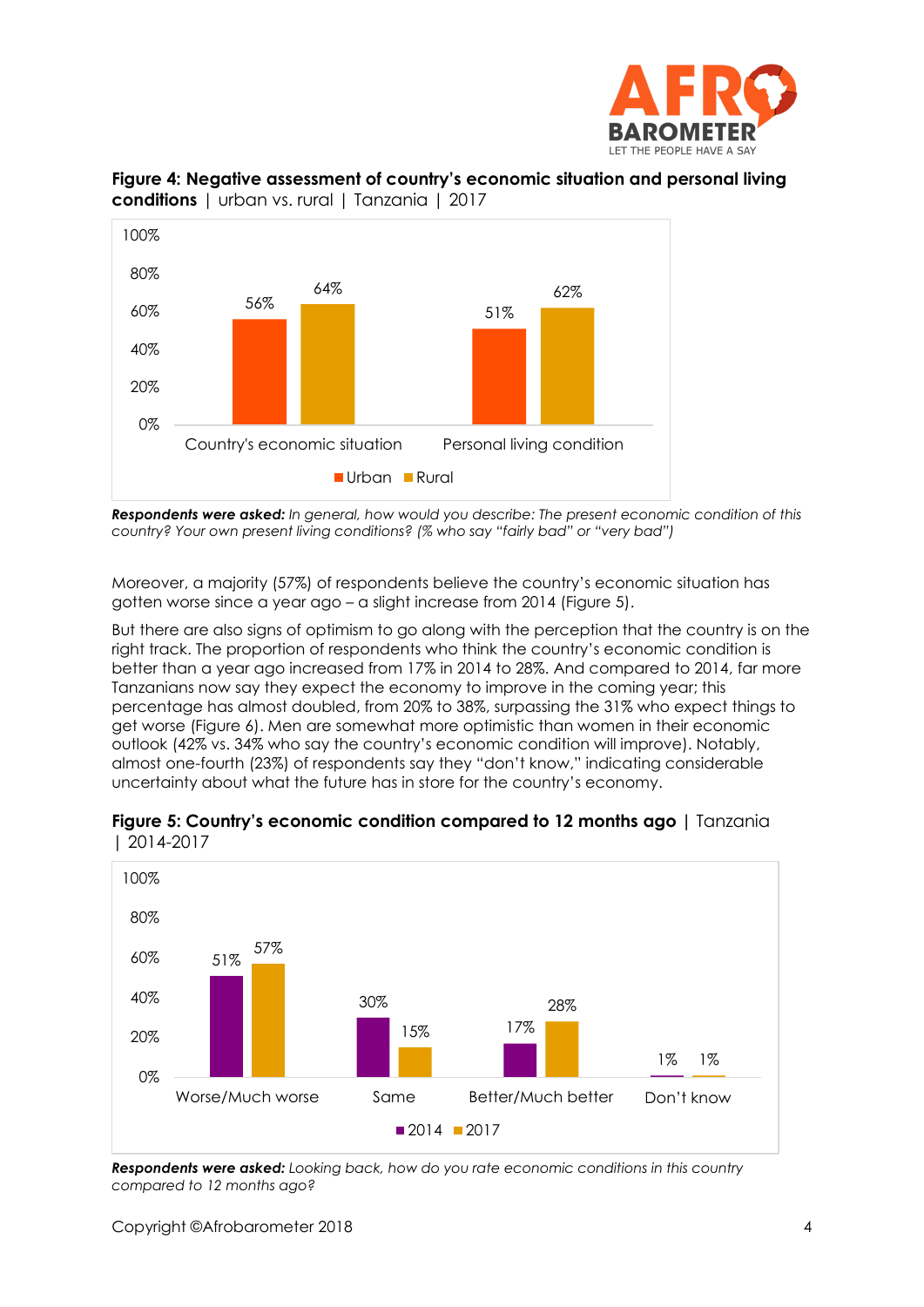



**Figure 6: Country's economic condition in 12 months' time |** Tanzania | 2014-2017

*Respondents were asked: Looking ahead, do you expect economic conditions in this country to be better or worse in 12 months' time?*

# **Government's handling of socioeconomic issues**

The government receives better marks than in 2014 on a range of socioeconomic issues, including its management of the economy (Figure 7). A majority (59%) of respondents say the government is handling the economy "fairly well" or "very well," a substantial improvement from 43% in 2014.





*Respondents were asked: How well or badly would you say the current government is handling the following matters, or haven't you heard enough to say? (% who say "fairly well" or "very well")*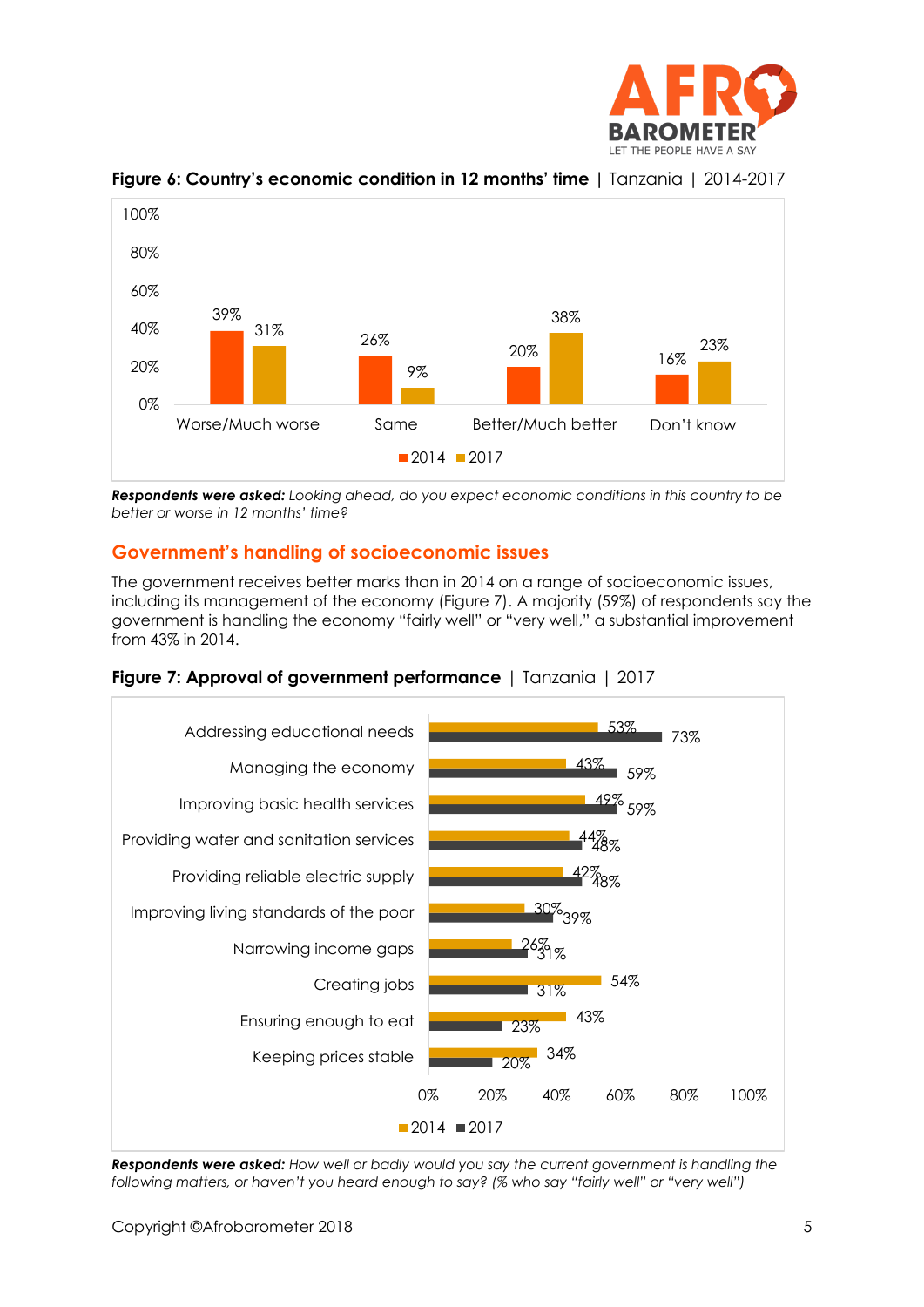

Popular approval of the government's performance has also increased with regard to addressing education needs (from 53% in 2014 to 73% who say fairly/very well), improving basic health services (from 49% to 59%), providing water and sanitation services (from 44% to 48%) and reliable electricity (from 42% to 48%), improving the living standards of the poor (from 30% to 39%), and narrowing income gaps between the rich and the poor (from 26% to 31%).

Another issue on which popular perceptions of the government's performance have improved dramatically is the fight against corruption in government: 71% of Tanzanians say the government is doing fairly/very well, up from 37% in 2014 (see Olan'g & Msami, 2017, for details).

However, approval has dropped drastically for the government's performance on creating jobs (from 54% in 2014 to 31% who say fairly/very well), ensuring everyone has enough to eat (from 43% to 23%), and keeping prices stable (34% to 20%).

## **Lived poverty increasing?**

Despite the somewhat encouraging trends reported above, responses from ordinary citizens suggest that lived poverty has intensified. In 2017, four in 10 Tanzanians (40%) say they went without enough food to eat at least once during the previous year, including 27% who went hungry "several times," "many times," or "always" (Figure 8). Half say they went without enough clean water for home use (50%) or without needed medical care (52%), including four in 10 who did so at least "several times." More than eight in 10 (83%) report having gone without a cash income at least once during the preceding year.



#### **Figure 8: Going without basic necessities**| Tanzania |2017

*Respondents were asked: Over the past year, how often, if ever, have you or anyone in your family gone without: Enough food to eat? Enough clean water for home use? Medicines or medical treatment? Enough fuel to cook your food? A cash income?* 

The proportion of respondents who report being unable to meet these basic needs "several times," "many times," or "always" increased between 2014 and 2017 when it comes to food (from 22% to 27%), water (from 34% to 42%), and a cash income (from 64% to 76%) (Figure 9).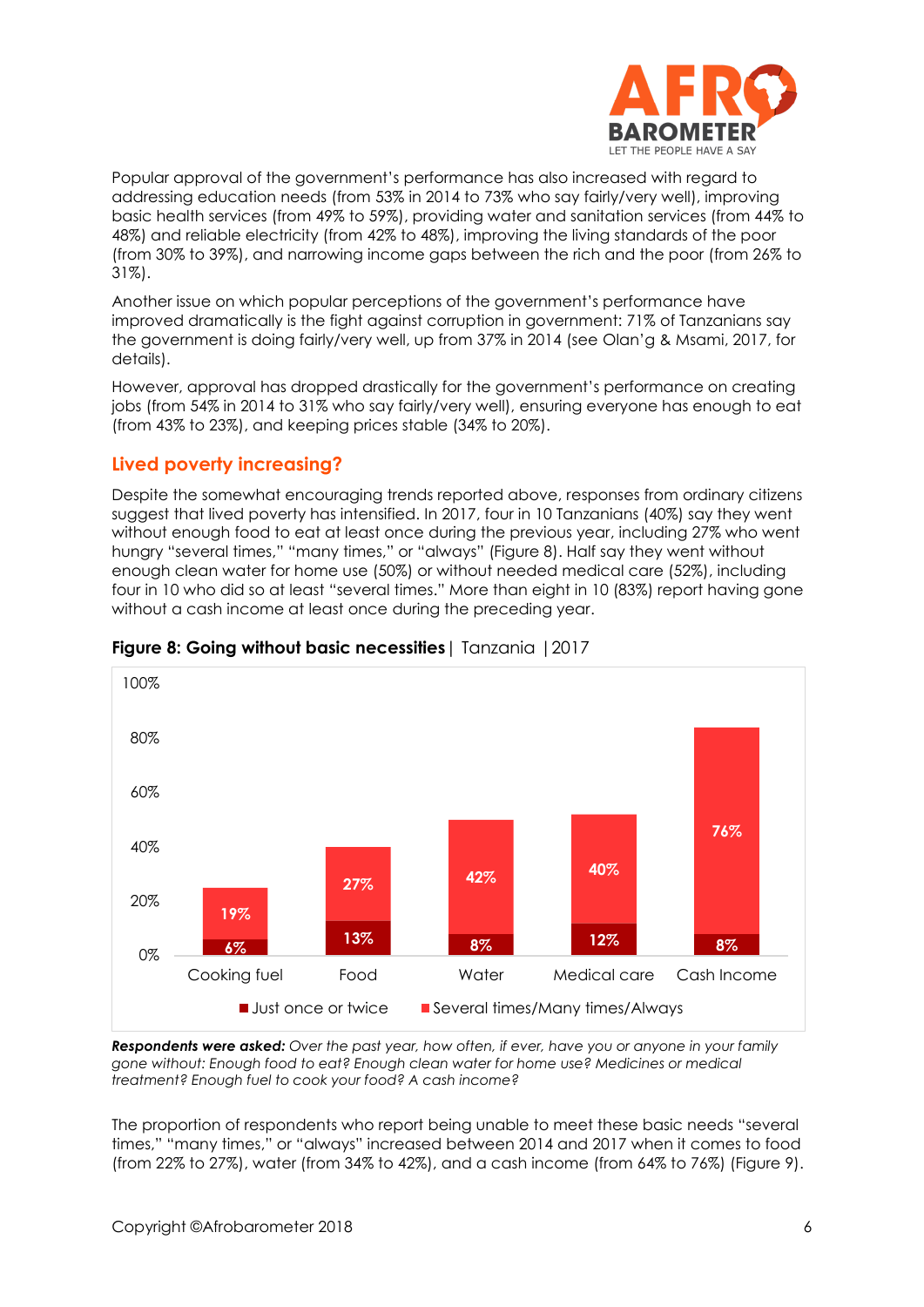





*Respondents were asked: Over the past year, how often, if ever, have you or anyone in your family gone without: Enough food to eat? Enough clean water for home use? Medicines or medical treatment? Enough fuel to cook your food? A cash income? (% who say "several times," "many times," or "always")*

# **Conclusion**

Tanzania's Fifth Phase government has taken deliberate measures to improve the management of public resources. As the country continues to experience economic growth, it is crucial that this growth translate to development of the country and better lives for Tanzanians. Survey results suggest perceived gains in the government's handling of the economy and provision of basic health care, water and sanitation, electricity, and education services – key components of the government's goal of industrializing Tanzania.

Despite these positive indicators, survey results also highlight that living conditions remain far from acceptable, especially in rural areas. Indeed, poverty is still pervasive in Tanzania, with substantial proportions of the population experiencing repeated shortages of food, clean water, and other basic necessities.

> Do your own analysis of Afrobarometer data – on any question, for any country and survey round. It's easy and free at www.afrobarometer.org/online-data-analysis.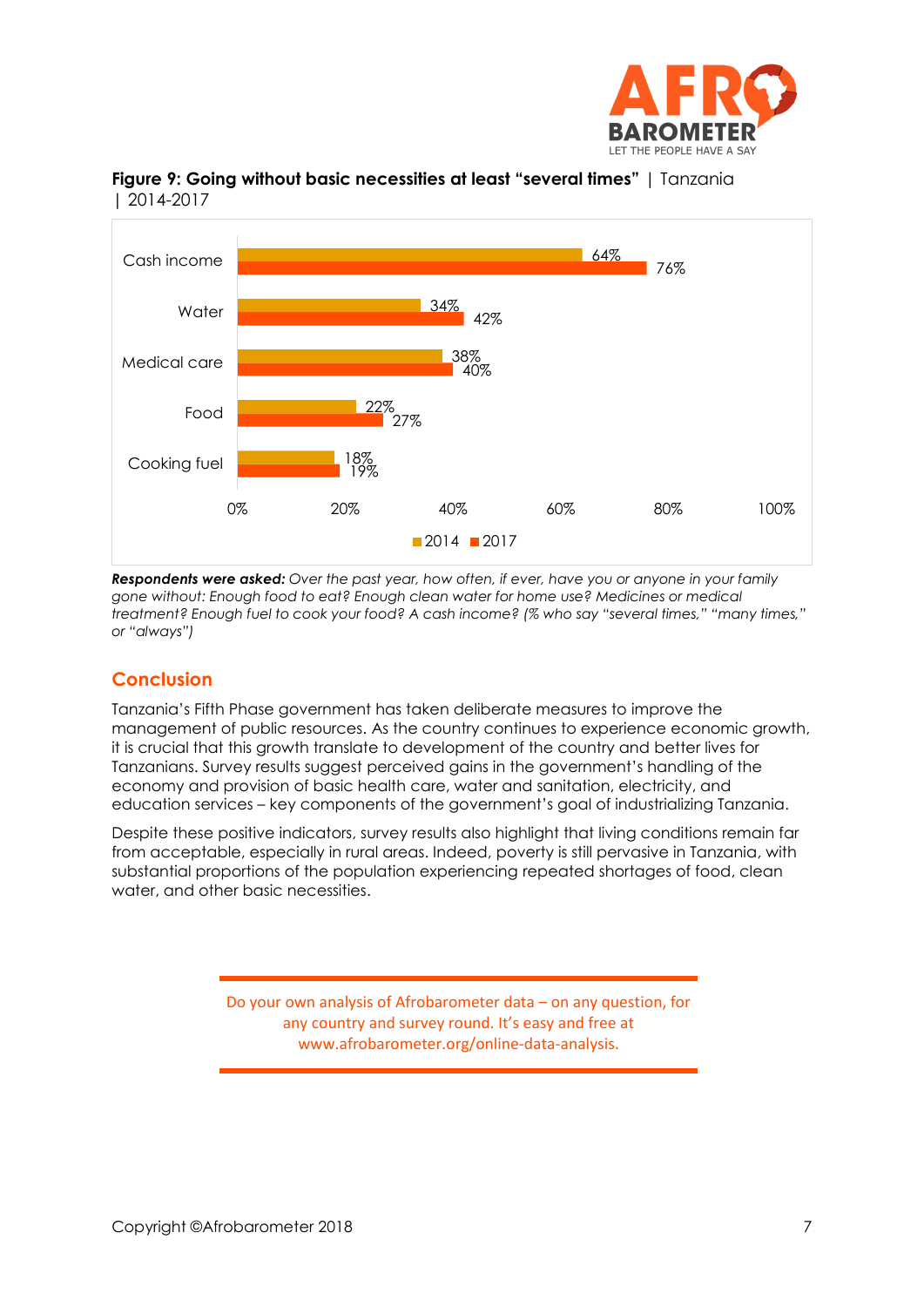

## **References**

- Citizen. (2017). Rise in food prices pushes inflation up. 9 March 2017. [http://www.thecitizen.co.tz/News/Business/Rise-in-food-prices-pushes-inflation](http://www.thecitizen.co.tz/News/Business/Rise-in-food-prices-pushes-inflation-up/1840414-3843464-3o4o94z/index.html)[up/1840414-3843464-3o4o94z/index.html.](http://www.thecitizen.co.tz/News/Business/Rise-in-food-prices-pushes-inflation-up/1840414-3843464-3o4o94z/index.html)
- Dollar, D., Kleineberg, T., & Kraay, A. (2013). Growth still is good for the poor. World Bank Policy Research Working Paper 6568. [http://documents.worldbank.org/curated/en/](http://documents.worldbank.org/curated/en/%20496121468149676299/Growth-still-is-good-for-the-poor) [496121468149676299/Growth-still-is-good-for-the-poor.](http://documents.worldbank.org/curated/en/%20496121468149676299/Growth-still-is-good-for-the-poor)
- International Monetary Fund. (2016). World Economic Outlook: Too slow for too long. [http://www.imf.org/external/pubs/ft/weo/2016/01/.](http://www.imf.org/external/pubs/ft/weo/2016/01/)
- Kinyondo, A., & Pelizzo, R. (2018). Growth, employment, poverty and inequality in Tanzania. *Africology: The Journal of Pan African Studies, 11*(3). [http://www.jpanafrican.org/docs/vol11no3/11.3-11-Kinyondo-Pelizzo.pdf.](http://www.jpanafrican.org/docs/vol11no3/11.3-11-Kinyondo-Pelizzo.pdf)
- National Bureau of Statistics. (2014). Tanzania household budget survey 2011/12. Dar es Salaam, Tanzania.
- Olan'g, L., & Msami, J. (2017). In Tanzania, anti-corruption efforts seen as paying dividends, need citizen engagement. Afrobarometer Dispatch No. 178. [http://afrobarometer.org/](http://afrobarometer.org/%20publications/ad178-tanzania-anti-corruption-efforts-seen-paying-dividends-need-citizen-engagement) [publications/ad178-tanzania-anti-corruption-efforts-seen-paying-dividends-need-citizen](http://afrobarometer.org/%20publications/ad178-tanzania-anti-corruption-efforts-seen-paying-dividends-need-citizen-engagement)[engagement.](http://afrobarometer.org/%20publications/ad178-tanzania-anti-corruption-efforts-seen-paying-dividends-need-citizen-engagement)
- World Bank. (2015). Tanzania mainland poverty assessment: A new picture of growth for Tanzania emerges. [http://www.worldbank.org/content/dam/Worldbank/document/Africa/Tanzania/](http://www.worldbank.org/content/dam/Worldbank/document/Africa/Tanzania/%20Report/tanzania-poverty-assessment-05.2015.pdf) [Report/tanzania-poverty-assessment-05.2015.pdf.](http://www.worldbank.org/content/dam/Worldbank/document/Africa/Tanzania/%20Report/tanzania-poverty-assessment-05.2015.pdf)